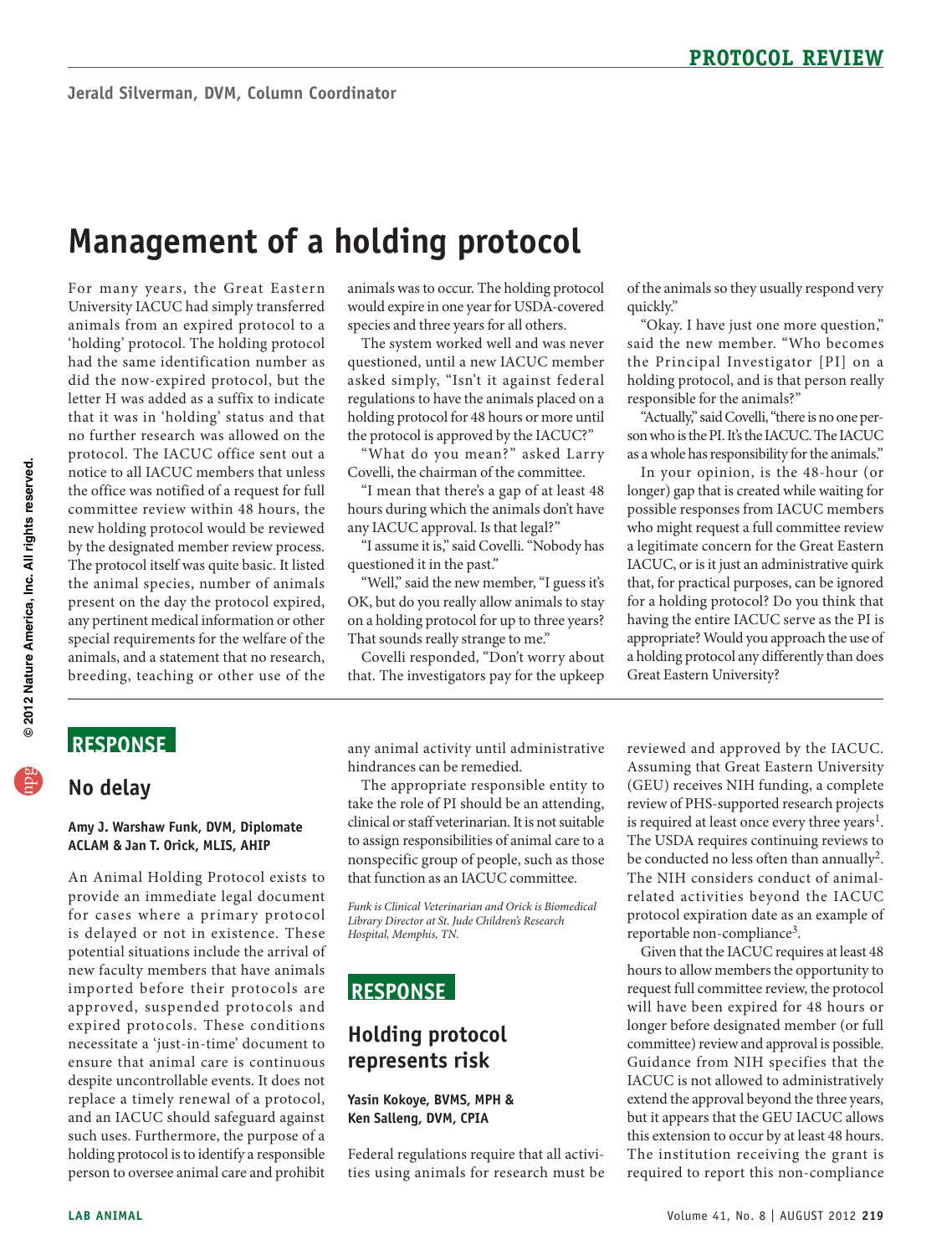directly to the granting NIH institute or center, as well as to the OLAW4. In this situation, the NIH has the authority to request itemized documentation of the charges no longer allowed due to expiration of the protocol<sup>4</sup>.

 numbering system may lead to confusion As a part of routine processing, GEU has labeled the protocol with the same number with the suffix 'H' added. This as to whether or not the protocol allows procedures approved in the original

protocol. This point must be clarified to prevent additional non-compliance.

 Act and Regulations clearly indicate that Given that the GEU IACUC would serve as the PI on the holding protocol, there are concerns related to conflict of interest in the review and approval process. Both the PHS *Policy on Humane Care and Use of Laboratory Animals* and the Animal Welfare no IACUC member may be involved in IACUC review or approval of a protocol for which there is a conflicting interest<sup>1,2</sup>.

 Responsibilities for the method of payment, provision of veterinary recommendations and euthanasia of animals would all need to be addressed before animals could be transferred to the holding protocol. In addition, the potential length of time that the animals could remain on the IACUC holding protocol should be clarified. Under the GEU IACUC's current practice, USDAcovered species could be maintained up to one year and other species up to three years; this seems an unreasonable amount

# *A word from OLAW and USDA*

*In response to the questions posed in this scenario, the Office of Laboratory Animal Welfare (OLAW) and the United States Department of Agriculture, Animal and Plant Health Inspection Service, Animal Care (USDA, APHIS, AC) offer the following clarification and guidance:* 

In the described scenario, the PI's approved research protocol expired and a period of time passed before the animals were transferred to an approved holding protocol. APHIS and OLAW consider the intervening period as a lapse in IACUC approval. It is very important for IACUCs to have policies and procedures that prevent such lapses.

When IACUC approval expires, the research protocol is no longer valid. Continuation of research activities beyond the protocol expiration is a violation of both the Animal Welfare Regulations (AWRs)<sup>1</sup> and the PHS *Policy on Humane Care and Use of Laboratory Animals* (PHS *Policy*)2. This noncompliance with PHS *Policy* must be promptly reported to OLAW3. Additionally, the Office of Management and Budget Cost Principles and the NIH Grants Policy Statement do not permit charges to grant awards for the conduct of animal activities after IACUC approval has lapsed; such charges are a violation of the terms and conditions of the grant award and must be reported to the NIH Institute or Center supporting the award<sup>4</sup>. (NIH expects grantees to continue to maintain and care for animals. NIH funding components may allow expenditure of grant funds for such maintenance and care on a case-by-case basis<sup>4</sup>.)

Specifically, in this scenario, the IACUC should develop a practice for handling protocols due for annual or triennial review prior to the expiration of the protocol.

IACUCs are empowered with the flexibility to develop methods that meet the needs of the institution. One option the IACUC could consider is to place the animals on an approved holding protocol prior to the expiration of the research protocol. Local institutional procedures may require the use of a holding protocol to ensure that the appropriate funding source is charged for maintaining the animals. Alternatively, the IACUC could choose to maintain the animals using IACUC-approved standard operating procedures (SOPs) for housing and routine animal care. Although the AWRs and the PHS *Policy* do not require holding protocols or SOPs, both options are permitted and are acceptable to APHIS and OLAW.

Additionally in the described scenario, the PI of the Great Eastern animal holding protocol is the entire IACUC, making it unclear who is responsible for the animals. APHIS and OLAW concur that the practice of appointing the entire IACUC as PI is not recommended. The *Guide for the Care and Use of Laboratory Animals* describes the PI as the individual "who has precise knowledge of both the objectives of the study and the proposed model"5. Should an institution choose to maintain the animals under a holding protocol, the PI position would be best served by an individual who takes responsibility for the animals, such as a veterinarian or animal facility manager, rather than the entire IACUC. Similarly, an SOP for holding animals should designate an individual with primary responsibility for the animals.

- Code of Federal Regulations, Title 9, Chapter 1, Part 2, Subpart C, §2.31(c)(6)(7).
- 2. Public Health Service. *Policy on Humane Care and Use of Laboratory Animals* (US Department of Health and Human Services, Washington, DC, 1986, amended 2002). <http://grants.nih.gov/grants/olaw/references/phspol.htm>
- 3. Office of Laboratory Animal Welfare. Guidance on Prompt Reporting to OLAW under the PHS Policy on Humane Care and Use of Laboratory Animals. Notice NOT-OD-05-034. (National Institutes of Health, Washington, DC, 24 February 2005, updated 15 April 2010). <http://grants.nih.gov/grants/guide/notice-files/ not-od-05-034.html>
- 4. Office of Laboratory Animal Welfare. Guidance Addressing the NIH Policy on Allowable Costs for Grant Activities Involving Animals when Terms and Conditions are not Upheld. Notice NOT-OD-07-044. (National Institutes of Health, Washington, DC, 26 January 2007) <http://grants.nih.gov/grants/guide/notice-files/ NOT-OD-07-044.html>
- 5. Institute for Laboratory Animal Research. *Guide for the Care and Use of Laboratory Animals* 8th edn. 27 (National Academies Press, Washington, DC, 2011).

**patricia Brown, VMD, MS, DACLAM**  *Director OLAW, OER, OD, NIH, HHS* 

**Chester Gipson, DVM**  *Deputy Administrator USDA, APHIS, AC*